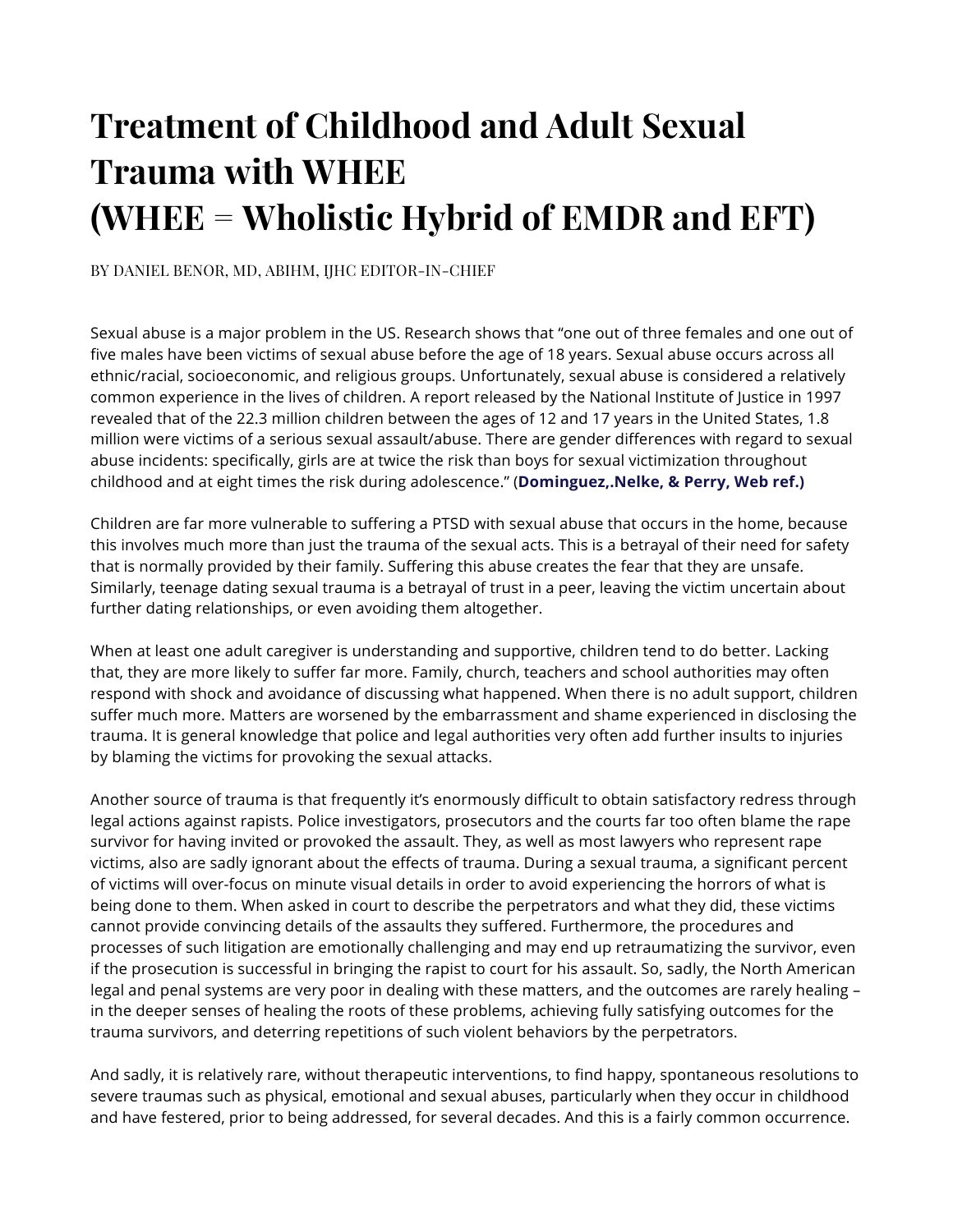Children are embarrassed and ashamed to disclose the sexual abuses they suffer. Teenagers may also be aware that their chances of their being believed, and of the perpetrator(s) being successfully prosecuted are not very high. So it may not be until years or decades after the incident that they receive help.

The process of reconciliation, in which perpetrators and survivors sit together to hear each other's life stories, is an even more rare exception to the largely ineffective legal redress available today in North America for rape and other violent crimes. Reconciliation brings together the perpetrator and his or her family and the survivor and her or his family for discussions that clarify not only what happened, but also the personal historical and contextual backgrounds of the two families. There are no legal changes that result from a reconciliation meeting, such as a reduction in the length of prison sentence. But the healings that ensue can be profound – both for survivors and perpetrators (Canadian Resource Center for Victims of Crime).

Even more rare are cases in which perpetrator and survivor voluntarily come together to work through their reconciliation process. You can see in a moving Ted Talk by Thordis Elva and Tom Stranger (Web ref.) how this can work.

### **Symptoms of childhood sexual abuse:**

- Withdrawal and mistrust of adults
- Suicidal thinking or behaviors
- Unusual sexual knowledge or behavior, such as seductiveness
- Unusual interest in or avoidance of all things sexual or physical
- Sleep problems, nightmares, fears of going to bed
- Frequent accidents or self-injurious behaviors
- Unusual aggressiveness
- Depression or withdrawal from friends or family
- Refusal to go to school, or to the doctor, or home
- Statements that their bodies are dirty or damaged, or fear that there is something wrong with them in the genital area
- Secretiveness or unusual aggressiveness
- Delinquency and conduct problems
- Aspects of sexual molestation in drawings, games, fantasies
- Neurotic reactions (obsessions, compulsiveness, phobias)
- Habit disorders (biting, rocking)
- **Prostitution**
- Forcing sexual acts on other children
- Extreme fear of being touched
- Unwillingness to submit to physical examination
- Not wanting to be left alone with a particular individual(s)

*AAETS - American Academy of Experts in Traumatic Stress*

*AACAP - American Academy of Child and Adolescent Psychiatry*

### **Why don't children tell about sexual abuse?**

There are many reasons children do not disclose being sexually abused, including:

- Threats of bodily harm (to the child and/or the child's family)
- Fear of not being believed
- Shame or guilt
- Fear of being removed from the home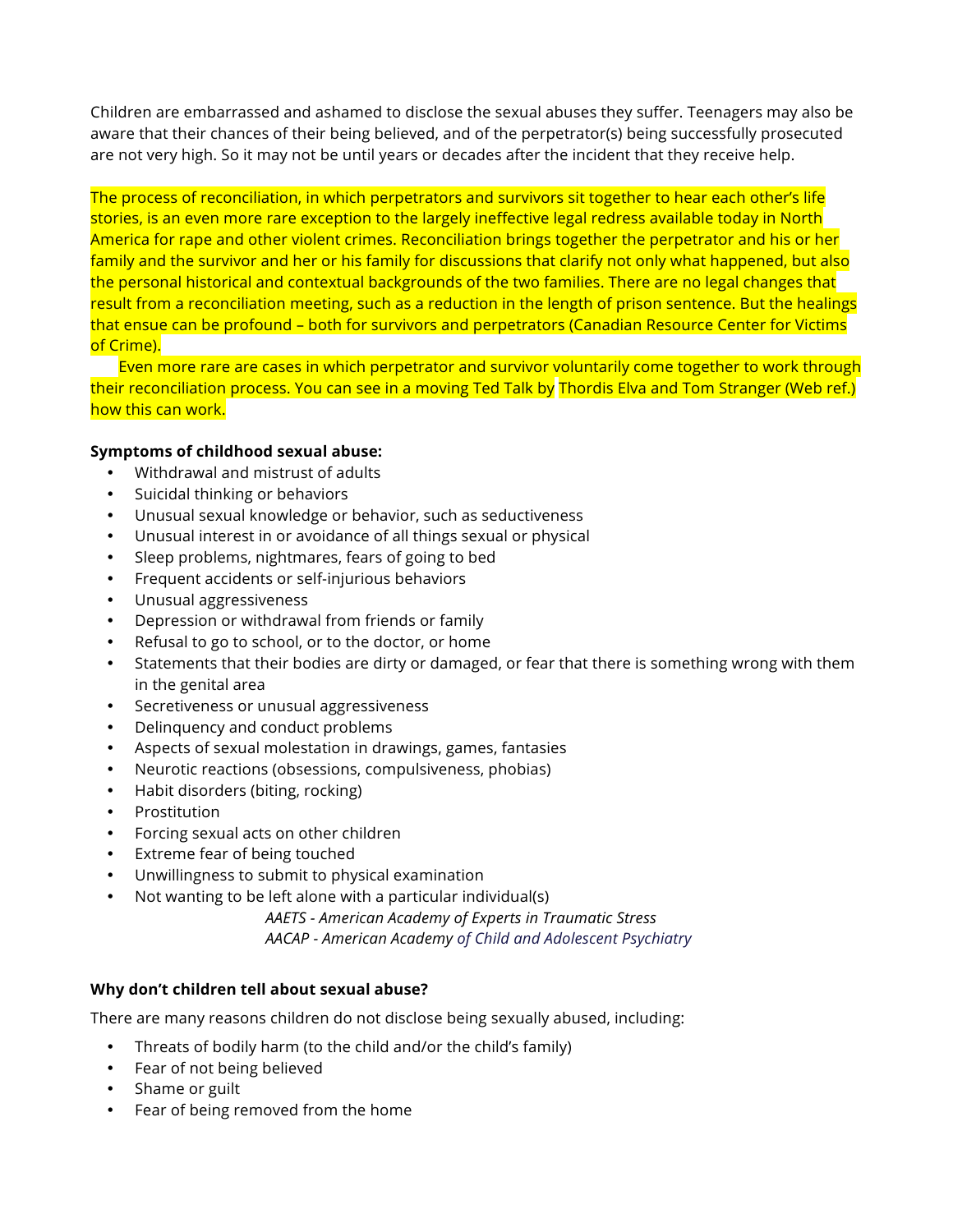## *NCTSN Child Sexual Abuse Committee*

Child sexual abusers can make the child extremely fearful of telling anyone about their traumas. Often, only when a special effort has helped the child to feel safe, can the child talk freely. If a child says that he or she has been molested, parents should try to remain calm and reassure the child that what happened was not their fault. Parents should seek a medical examination and psychiatric consultation.

And you may continue to carry such leftover hurts and traumas, festering inside you like pus in a psychological boil. And as you continue through your life, and sometimes in the normal course of events people hurt you, this can also stimulate the memories of your buried hurts from the past. As a part of your trauma response, you may then strike out at others without even being aware of the buried feelings that are being triggered, adding fuel and intensity to your fired-up emotions. Such misdirected feelings, which have their origins in angers at people and situations that are not directly related to your current situation, are typical of PTSD. They can erode and damage your relationships.

## **Symptoms of adult sexual abuse**

You may experience a variety of general trauma symptoms, including any of the following:

- Vague distress, anxieties and fears that are out of proportion to what is going on in your life
- Flashbacks to the trauma
- Exaggerated startle responses to loud sounds

- Phobias and persistent avoidance of stimuli associated with trauma, such as people resembling your perpetrator(s), dark places, sounds or smells reminding you of the place you experienced the trauma

- Sexual function disturbances, including pain, avoidance of sexual encounters
- Headaches, backaches, stomachaches
- Difficulties concentrating

- Irritability, restlessness, agitation, impatience, anger – without apparent cause, or with minimal irritations

- Feeling 'out of it,' disconnected or unable to experience pleasant and/or unpleasant emotions

- Feeling distanced from people, unwanted, unlikable, unacceptable, unsafe, or being unable to trust anyone

- Isolating yourself and pushing away people who reach out to you
- Dulling your senses with alcohol, drugs, mindless computer games or TV shows

- Depression – from a mild but apparently unprovoked 'downer' to full-blown blues, with difficulties mustering energies to do anything, loss of appetite, insomnia

- Sleep Disturbance, including difficulties falling and staying asleep, early morning waking, nightmares
- Engaging in self-injury, such as cutting yourself, overeating,
- Struggling with suicidal thoughts and plans

The traumas generating these symptoms in adults may have occurred in childhood, but could have been repressed and totally outside conscious awareness for many years - until a current-day experience triggers some memories of the earlier abuse. Such memories may be conscious or unconscious.

Confirming that sexual traumas predispose to development of varieties of problems later in life:

An analysis of nearly 200 independent studies involving more than 230,000 adult participants finds that having been sexually assaulted is associated with significantly increased risk of anxiety,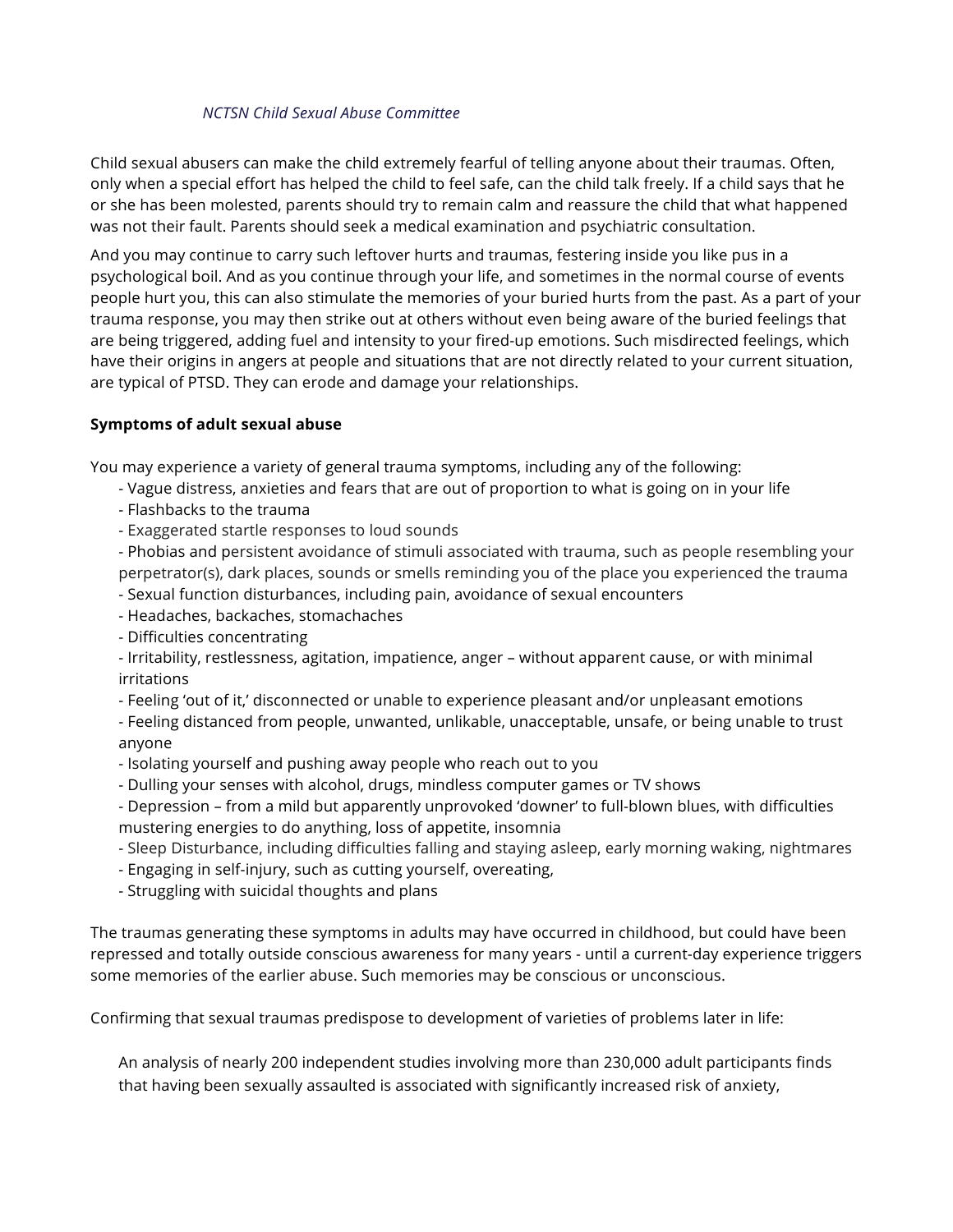depression, suicidality, post-traumatic stress disorder, substance abuse, obsessive-compulsive disorder and bipolar disorder.

The analysis, reported in the journal *Clinical Psychology Review*, represents a summary of 40 years of research on the subject." (Yates, 2017)

An earlier series of studies on Adverse Childhood Experiences (ACE) also confirmed the deleterious consequences of abuse and trauma of all sorts will predispose victims to many physical and psychological problems in later life (Stevens, Web ref.). More on this below

## **Treatments for PTSD**

## *Current conventional treatments for PTSD*

*Medications,* including tranquilizers, antidepressants, pain killers, and sleeping pills are commonly prescribed by family physicians, pediatricians and psychiatrists.

It is very sad that the most common approach to dealing with trauma in conventional healthcare today is to medicate the trauma symptoms. In the presence of suicidal thinking this may be justified. But otherwise is reprehensible that conventional medicine and many psychotherapists very commonly overlook the person's experienced traumas behind their current symptoms.

This is more than just a question of clinical preferences for different approaches to dealing with traumas. Medications are actually not indicated in many cases where pediatricians, family doctors, and psychiatrists prescribe them. Yes, they can in some cases make it somewhat more possible for people to function in their schools, jobs and homes. In war zones these may be lifesaving, preventing self-injury and suicide. Often, however, the medications not only dull the stress and trauma responses, they dull the whole of a person's consciousness. And the side effect of increased weight is hugely problematic, particularly to younger people.

And even if the medications do function appropriately when they are prescribed, they are still seriously contraindicated because they do not eliminate, and may actually mask the awareness of the severity of the psychological traumas that are experienced. This leaves people vulnerable to enormous risks of extremely serious long-term effects of the traumas, including suicide. And the drugs give people the most commonly used method for suiciding.

*Cognitive Behavioral Therapy (CBT),* the prevalent favorite approach in North American psychotherapy, generally only produces modest improvements in PTSD. Most often, serious symptoms continue despite the CBT.

## *Newer treatments for PTSD*

*Eye Movement Desensitization and Reprocessing (EMDR)* was developed in the 1990's. EMDR involves: 1. Focusing one's mind on whatever memories and emotions one wants to release (such as trauma memories),

- 2. While alternating stimulating the left and right sides of the brain by
	- Moving one's eyes back and forth, right and left, or
	- Alternating auditory stimulation of the right and left ears, or
	- Alternating tapping anywhere on the right and left sides of the body.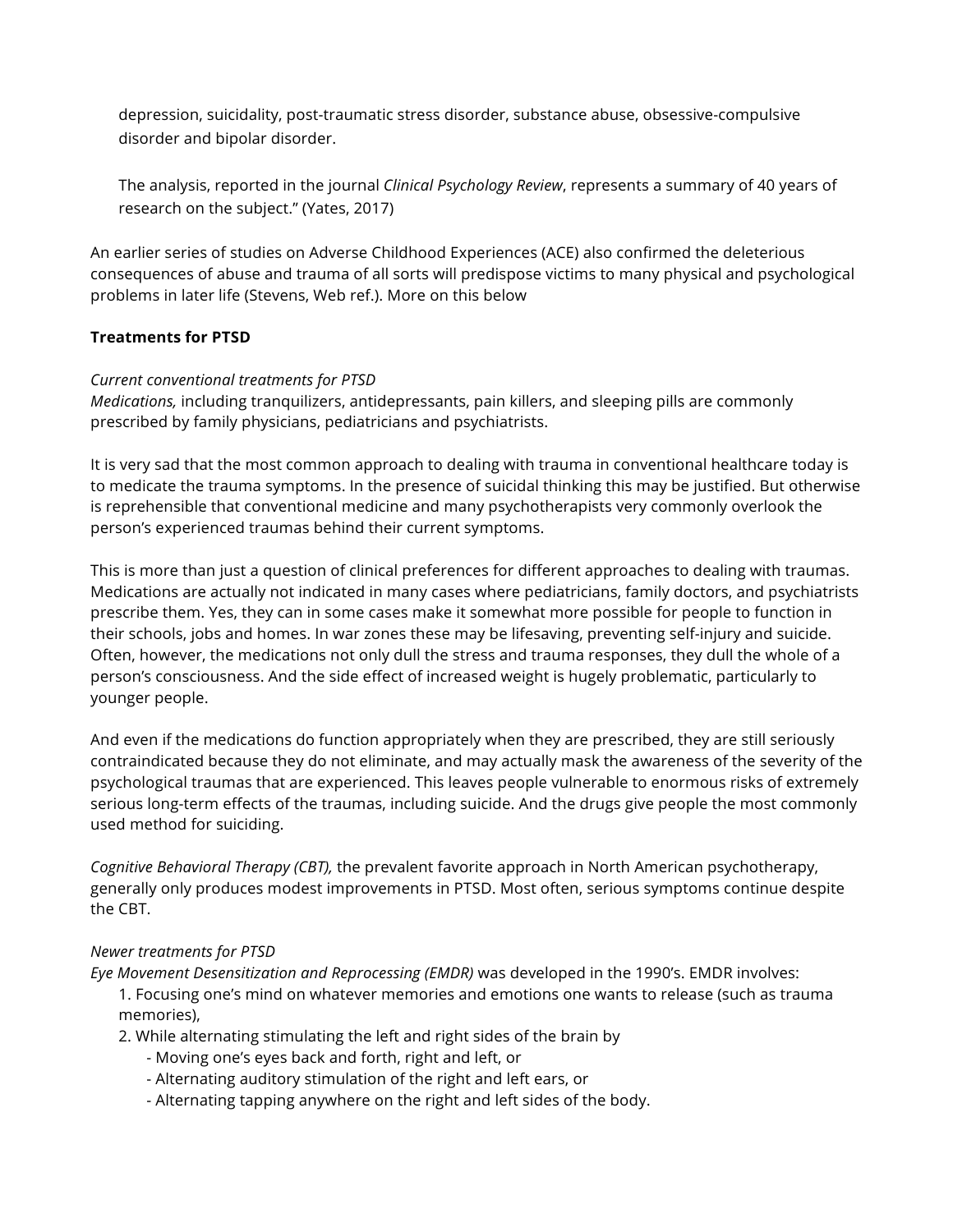For reasons remaining to be explained, this process evokes intense emotional releases of the trauma memories and feelings, which eventually diminish and clear. Positive thoughts and feelings can then be installed to replace the negative ones that have been released. The downside to EMDR is that the intensity of the releases is so intense that people are recommended to use this therapy only in the therapist's office, so that the therapist can provide support when the heavy emotional releases occur.

*Energy Psychology (EP)* includes a group of therapies that can similarly release trauma memories and feelings, without the risk of heavy emotional releases.EN

*Emotional Freedom Techniques (EFT)* is the most popular EP. It involves

- 1. Focusing the mind on the feelings and memories to be releases,
- 2. Followed by a strong positive statement, such as "I totally and completely love and accept myself."
- 3. Tapping on a long, standard series of acupressure points on the head, chest and hand.

These steps release trauma memories and feelings without heavy emotional releases, so EFT is safe to use on one's own. The downsides of EFT are that when people are in seriously triggered states of anxiety or trauma release and most need to use EFT, it may be difficult for them to recall the complex tapping procedures. Also, many are embarrassed to use EFT in public because it looks strange. Children in particular complain about this because they get teased or bullied for doing something odd that their peers don't understand.

*Thought Field Therapy (TFT)* involves tapping on specific series of acupressure points, with a different series of points prescribed by the therapist according to the problems being addressed. TFT is also safe to use on one's own. The downside is that with different problems one has to have the guidance of the therapist as to which points to tap on. Despite the last issue, TFT has been enormously helpful to people with serious traumas in Africa and elsewhere (J. Edwards, 2016).

*Transformative Wholistic Reintegration (TWR), AKA Wholistic Hybrid derived from EMDR and EFT (WHEE)* is the best approach I've found for my clients and myself for dealing with serious trauma, and for many other issues (Benor, 2009). This method is simple to learn and to use, rapidly and deeply effective, and easy to remember in time of stress or other needs. TWR/WHEE is enormously helpful in releasing the memory and emotional residues traumas. It is so simple a procedure that people remember how to use it when they are stressed or triggered into trauma memories, and it can be used discretely so that no one knows you are de-stressing when you use it in public. TWR1 focuses on reducing the intensity of symptoms. TWR/WHEE2 goes deeper, identifying and releasing the roots of your issues as well. TWR/WHEE2 is usually needed in clearing psychological and physical residues of sexual traumas.

Here are the steps involved in TWR/WHEE1

- Focus on your thoughts about your problem
- Connect with the feelings attached to these issues (psychological and physical)
- Alternate tapping on the left and right sides of your body
- Recite a strongly positive statement
- Check how strongly you feel your distress before and after tapping

By doing these simple steps you decrease the intensity of the issues that are bothering you. When they are reduced to zero you can then install positive thoughts and feelings to replace the negative ones you have released.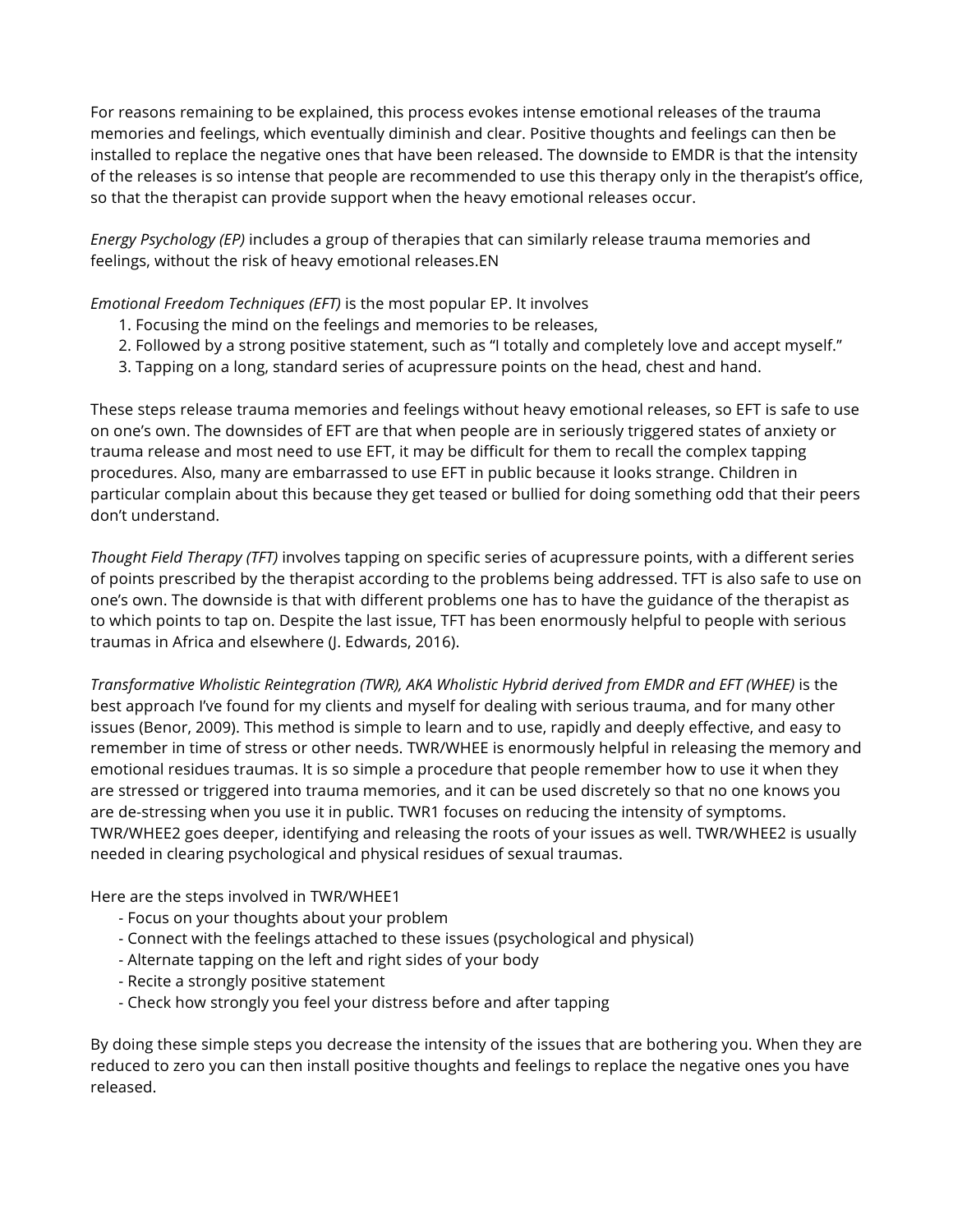TWR/WHEE1 can often be used as a self-healing technique. Many people learn it on their own, from information on the internet (Benor, http://twrapp.com). TWR/WHEE1 is so simple that people teach it to each other. This can be wonderfully empowering to people who have suffered from sexual and other traumas, as they are able to help others and not just themselves.

TWR2 gives you the tools to identify, lessen and often to clear the roots of your physical and psychological pains so they don't return to bother you. TWR2 is often a transformative experience. This involves some of the deeper uses of TWR, based on principles of wholistic healing. Your body, emotions, mind, relationships and spirit are all parts of your being. Any one or all of these parts may speak to you through psychological and/or physical pains to get your attention, to help steer you through challenging experiences and to guide you through your life.

Your psychological and physical pains are messengers from your deeper self. They truly want to help you sort out and improve your life on every level of your being. Pain is your friend, not your enemy. Your body or your psychological distress may want to draw your attention:

- To issues you've neglected
- To point you towards actions needed for your health and wellbeing
- To change your relationships
- To alert you to other parts of your life you have overlooked or neglected, including your relationships and your spirit.

For many people, listening to your body is a totally new concept. Conventional medicine teaches that your body is simply a vehicle like a car, with warning lights (pains) that alert you to take your body to the medical 'diagnostics and repair shop' for the medical experts to diagnose and fix. An acute pain may have a physical cause, such as a sprain or fracture or appendicitis – for which conventional medicine is a treatment of choice. It is wise to check first with your medical doctor whether there are medical or surgical treatments available.

Often, when there is no clear cause for acute pains or chronic pains a doctor may offer a best estimate assessment and pain medications to help you until it is gone. With the short-term problems, pain medication can be a blessing.

Chronic pains are more of a challenge. Chronic pains are most often treated by doctors exclusively with pain killers. Drugs can decrease or eliminate pains but they often don't get to the root causes of the pains. Pain killing drugs can also dull your mind, cause serious side effects, get you habituated or addicted, or even kill you. Pain medications are prominent among the many causes for more than 100,000 deaths caused by conventional medicine in the US every year (Lazarou Pomeranz, Corey, 1998).

TWR/WHEE2 usually requires help from a therapist. I take a complete life history in the first session with a client so that I can be aware of and understand the various traumas and other life experiences they have experienced. Often, a sexual trauma has been preceded or followed by other traumas. Clearing the presenting problem in therapy turns out to be a doorway into doing a more thorough, general trauma and stress housecleaning.

To put flesh on these bones, let me share a few composite examples. Details have been altered to protect the anonymity of those who shared them.

'*Mary'*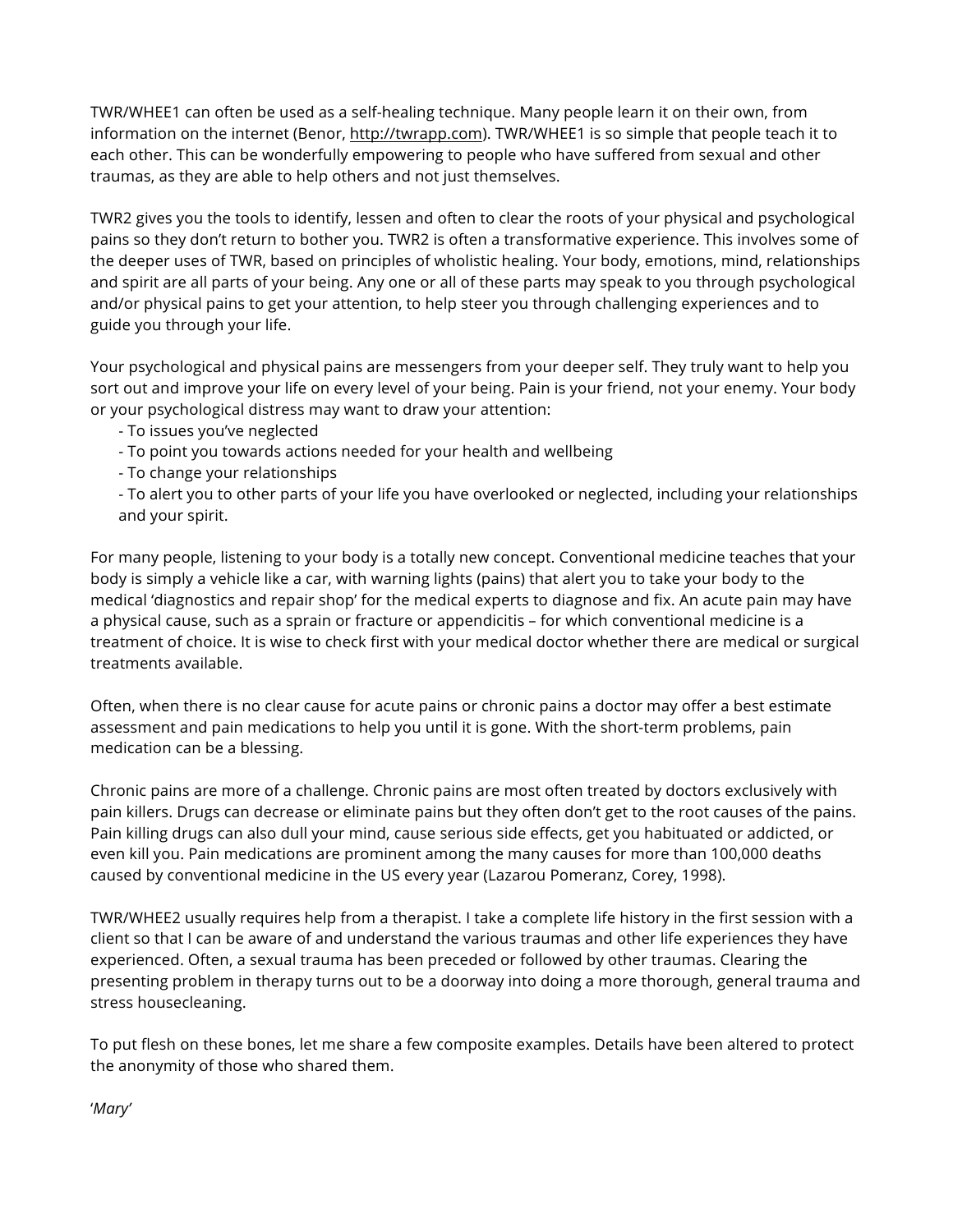Mary had a normal childhood development until she was 13 years old and in seventh grade, when her life went off the rails. She had been a very sensitive, caring child in her home, getting along well with her two sisters, 4 and 6 years younger than her, and was an academically excellent student and popular among her classmates. By this history I would guess she was most probably an HSP.

As with many young girls today, her body matured considerably earlier than her readiness for moving into the role of being a young lady. At age 11 ½ she started to menstruate, and by 12 she had well developed hips and breasts. A victim of circumstances and poor judgment, she had the misfortune of being left in the care of Clarence, a 16 year-old neighbor. In her parents' defense, this was a last-minute decision, as their baby sitter of choice, Clarence's 17-year old sister, had come down with the flu. Her parents had a dinner party at her father's workplace, which they felt was important to his advancement, and neither of their alternative sitters was available. They had known Clarence casually as their neighbor for four years, and he had seemed to be a decent and responsible teenager.

Long story short, Clarence got over-friendly with Mary, who was at first flattered. But when he went beyond exploratory, innocent kisses, and started unbuttoning her blouse, she became uncomfortable. He teased her into proceeding through fondling her breasts, but when she resisted going further he became aggressive and threatening. He told her if she made any noise and woke her sisters upstairs in their bedroom, he'd tell them they were just doing "big kid things" and to go back to sleep, and if she ever told anyone about him he would hurt her little sister very badly, in ways that would probably cripple her for life. Terrified, Mary's mind seemed to freeze, and after that she only remembered seeing the chandelier in the living room, feeling pain in her vagina, and waking up in her bed the next morning.

Next morning, Mary told her mother she had a bad headache, was feeling achy all over and weak. Her mother assumed she was coming down with the flu and kept her home in bed that day. She assumed Mary's red eyes were further evidence of the flu, having no suspicion of anything else going on. Mary stayed home a second day, still crying quietly when no one was around, feeling enormous shame and guilt. On the third day she decided she had to return to school.

Mary never told anyone about what happened, but her life just wasn't the same after that. At first, her family and teachers assumed she was suffering from lingering effects of the flu. When she didn't perk up after a week, the family pediatrician ordered some blood tests, after finding nothing on his brief physical exam of her ears, nose and throat, chest and abdomen to explain her lingering tiredness and brain fog. When her symptoms persisted into a third week, and her pediatrician still could find no explanation for them, he suggested a consultation at the local university pediatrics department. Again, nothing was found, and Mary remained silent about the rape she had experienced. After many months of lingering lassitude and mild depression, along with withdrawal from non-required social activities, she was diagnosed with chronic fatigue syndrome. A series of antidepressants were prescribed, which produced many side effects but did not relieve her depression.

Mary struggled through her middle school and high school years, just doing passing work. She gained a lot of weight, which led her doctors to order further tests of various hormones and antibodies. Nothing showed up that would in any way explain her tiredness and depression. Her parents simply didn't know what to do to help her other than to provide the best personal support and encouragements they could muster.

It was only when Mary went for a consultation with a very thorough careers counselor that the truth finally came out. Dr. 'Gordon' was dismayed to see that no one had ever asked Mary about sexual trauma. Mary's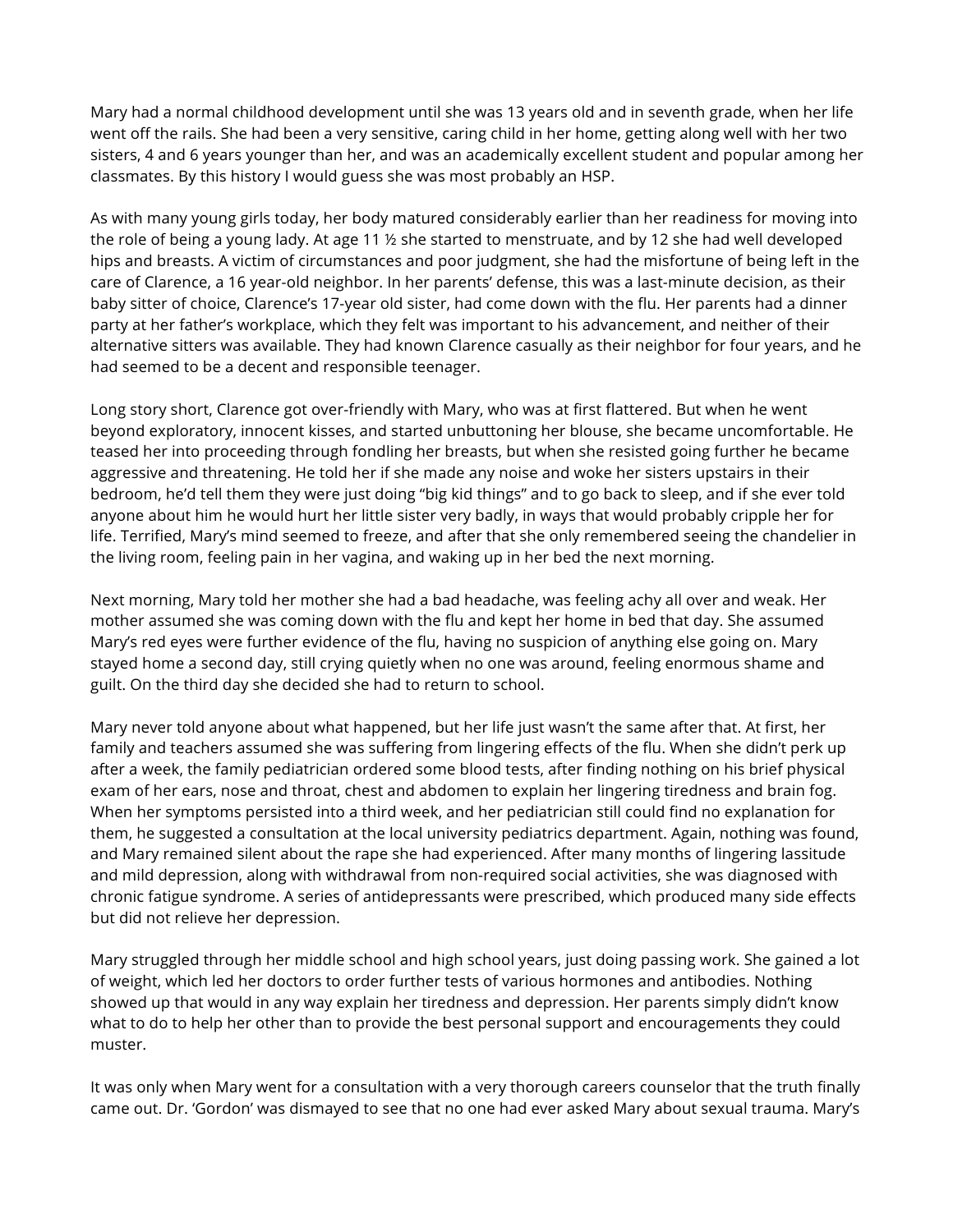story is absolutely classic for this sort of post traumatic syndrome. Everyone had focused on possible physical causes for her depression, tiredness and then her obesity, but no one had considered psychological problems.

It is extremely common for people who have suffered sexual assaults to have depression, serious changes in their personalities, social withdrawal and to put on weight. The weight acts as 'armor,' making the survivor of trauma much less attractive and therefore less likely to suffer another sexual assault.

Mary was very lucky to have had her sexual assault diagnosed by Dr. Gordon. It is not uncommon for women and men to carry such traumas through several decades of their lives, if not through most of their lives, before they are identified. And the longer they are present, the more damage they can do and the more challenging it can be to release them. Dr. Gordon recommended that Mary take a year off from studies after high school to focus on treatment for her trauma, which she did.

With appropriate psychological counseling over a period of eight months, Mary recovered not only from her depression, but also from her social withdrawal and armoring. Her parents describe her as being like a butterfly emerging from her cocoon. A major focus of her therapy was on inner child work, in which she reconnected with that part of herself which had frozen into a state of withdrawal, self-blame, depression and armoring through putting on a lot of weight.

Mary's therapy did not focus to any great extent on her eating as related to her weight gain. Dealing with her underlying issues was sufficient to eliminate her need for armoring, which cleared her overeating. By addressing her inner motivation for putting on weight, her weight decreased without direct efforts on her part.

Her recovery was further facilitated by her parents following up on her rape, confronting Clarence in front of his parents when he returned home from university on summer holiday. While he at first denied it, his parents took the allegations seriously, and after several discussions with him he confessed what he had done. Mary and her parents decided that legal action would probably be more traumatic than helpful for Mary, so they did not pursue that route to redress the trauma and suffering she had experienced. Clarence's family were so ashamed of what he had done that they moved away shortly after.

I saw Mary several years later for a brief period of further counseling. She had found herself getting emotionally attracted to Connor, another university student, but was unable to proceed past casual dating because of anxieties that were triggered any time she thought about getting close with him. Using inner child work, facilitated by a combination of TWR/WHEE and two-chair work, Mary was able to clear the trauma residues she had frozen inside herself at age 12, including releasing her terror at the sexual assault, the betrayal of trust in a person her parents had chosen as a caregiver, and the fears engendered by Connor's threats to hurt her and her sister. She also released a large load of grief and regrets over the years she had lost following the rape.

Mary was then able to move on to fully explore her attraction to Connor. Though they ended up not pursuing a long-term relationship, Mary reported in her final session with me that she felt she was now over her trauma and could get on with her life.

It is very often possible to help survivors of rape and other traumas to clear their trauma residues as Mary did. TWR/WHEE or other EP, is tremendously powerful for such problems, particularly when combined with Inner child work, two-chair work, and other trauma release methods.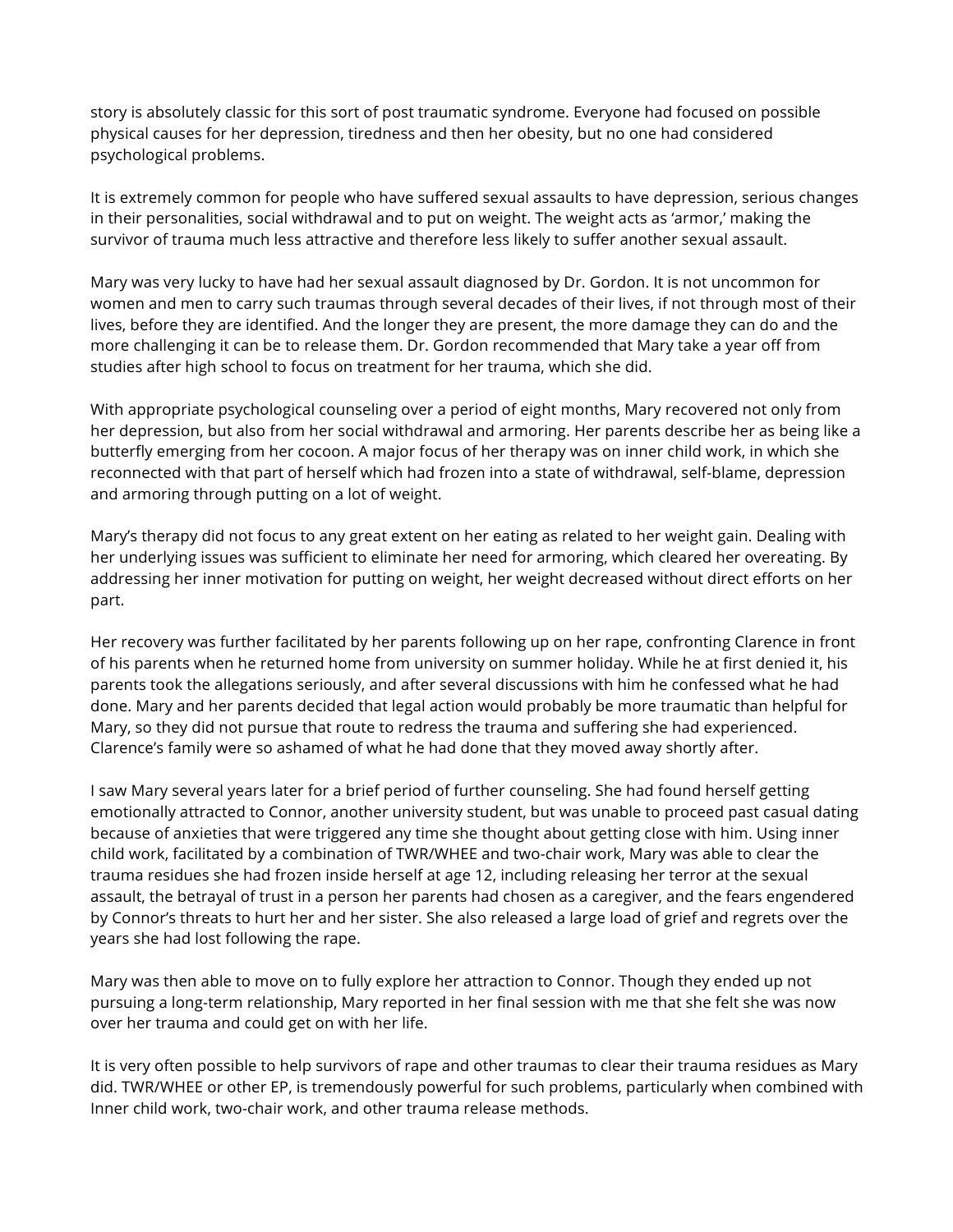## *'Gail'*

Gail had a difficult childhood after the age of four, when her father died. Until then, she had a stable home, with a mother who worked as a seamstress from home and a father who was in the navy and away from home a lot. Neither of her parents had anything to do with their own parents, for reasons Gail never knew. Her father was killed in an accident on duty, leaving her mother in very difficult circumstances. After struggling for several years, she married a man who was a steady worker but also a binge drinker. Gail's life was a life of fear from that time on.

When Gail was 18, in the middle of her senior year in high school, her parents died in an auto accident. She had no other family or close adult friends and had to fend for herself.

She missed her mother, but in many ways it was a relief to have her stepfather gone, because he had been a verbally abusive alcoholic for all of her life, on frequent occasions punctuating his abuse of Gail and her mother with slaps, and of Gail with spankings as well. Her mother shared that she had been abused similarly in childhood, and was unable to offer more than a shrug in support of Gail, with the advice to that Gail just had to suck it up because it was never likely to change.

When Gail entered puberty, her stepfather came home drunk one Saturday night and raped her. She lay frozen in trauma in her bed. Her stepfather passed out beside her. She never knew where she got the crazy idea or the courage to do this, but the rape was a last straw that somehow, somewhere in her consciousness just snapped her into the determination that this was an insult she simply couldn't tolerate happening again. She knew her mother would do nothing, which was going to add further insult to injury, and without her support Gail could only see herself sinking into a depression that would end in something bad.

So she literally took matters into her own hands. Her stepfather had passed out after the rape, lying on his back, snoring, on her bed. She got a kitchen knife and scratched a shallow arrow, pointing from his upper abdomen down to his pubis. He hardly moved as she did this. When he woke up next day she told him, "If you ever do anything to me like that again, I will cut off your dick when you pass out, before I call the police. And if they put me away for doing that, well at least I won't have to lose sleep over it's ever happening again."

And it didn't. His verbal abuse continued, but he never laid a hand on her again. And after that, she found she was also less scared by his verbal abuses, though she still found it impossible to concentrate and hard to fall asleep when he came home drunk.

She buried herself in studies and as many organized after-school activities away from home and study nights with classmates at the nearby university library as possible. She had only a few friends who, like her, suffered from severely dysfunctional families, and would come to the library till closing hours just to avoid being at home, like Gail did. She commiserated with them about her awful home life, but was never very close with any of them.

Gail left school and worked as a waitress in a hotel restaurant to support herself. Her ex-schoolmates were initially supportive to a very modest degree, but she had little time or inclination for socializing, and very quickly lost touch with them. She was bright and had good survival skills. Situations that were challenging in the restaurant were a piece of cake to her, compared to the difficulties she had faced and survived at home. Over a period of six years she was given support and training by the hotel manager, who had taken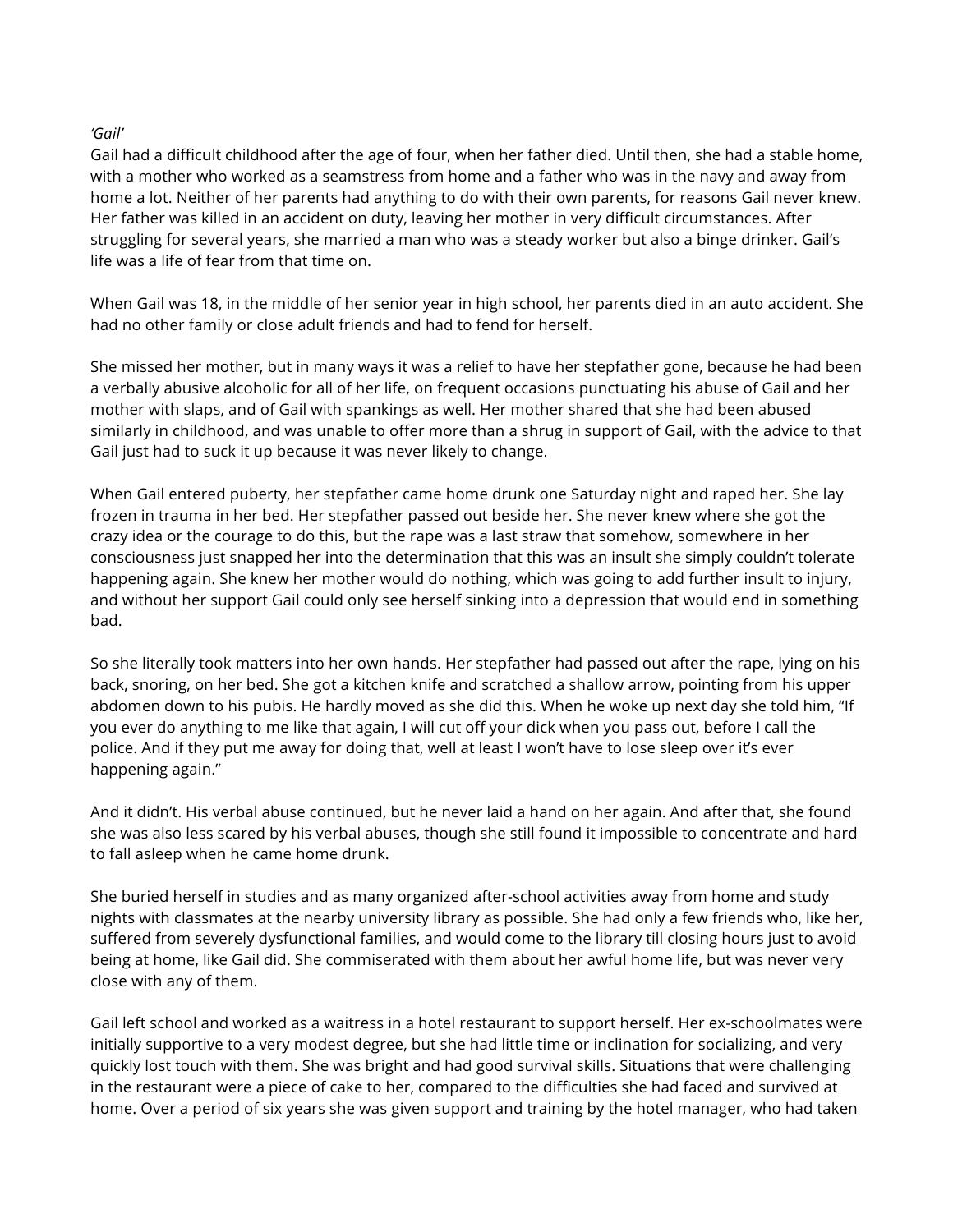a liking to her. She was promoted to be the youngest restaurant assistant manager in the hotel chain. She was very proud of herself for working, getting her high school diploma, and successfully completing courses in business management and accounting, in addition to the hotel's training.

While work and studies were islands of stability in her life, her personal life was very disappointing. She contacted me for help at age 22, after a careful internet search. She liked the idea of having a self-help modality, figuring this would be far less expensive than ordinary therapy, which was beyond her budget. Her presenting problem was that she couldn't seem to find a man to date who didn't turn out to be abusive in some ways. "Even when a guy looks perfectly good and kind, every single one I pick turns out to have a temper, or a mean streak, or is basically selfish and self-centered – once he gets past first base and into my pants. I always end up uncovering the disappointing loser hiding behind what seemed to be a promising winner."

To address Gail's lifelong experience of abuse to a point of resolution took two years of monthly individual sessions, with regular, frequent, self-healing work on her own, with occasional phone or email support between therapy sessions. Gail, for all of being a smart and successful survivor of abuse, and perfectly competent in handling confrontations in her professional life, was unconsciously drawn to men who turned out to be abusive in one or more intolerable ways. Gail used to explode in anger when she came to feel she was just being used as a sexual partner or emotional punching bag, and terminated the relationships. She would then spend weeks analyzing and re-playing her mental tapes of what had happened. She so wanted to get it right and have a decent relationship! Gradually, Gail learned to recognize the warning signs in her potential boyfriends' attitudes and interactions and was able to end the relationships before they reached a flashpoint of explosive anger.

Here are some of the approaches that Gail responded to particularly well:

- Building a meditative 'place of peace and safety and healing' where she could feel nurtured and safe; practicing being in this PPSH regularly; and retreating there when she needed re-energizing or felt unsafe

- Using two-chair work, combined with TWR/WHEE to re-parent 'Little Gail.'

For instance, in one session of two-chair work, Gail sat in one chair, talking to 'Little Gail,' whom she imagined sitting in the other chair. She asked Little Gail what thoughts and feelings she had about men in general. Then she changed places, speaking for Little Gail, who was afraid that other men would turn out to be like her stepfather, and were therefore not to be trusted. The dialogue continued, with Little Gail periodically tapping on her anxieties, which she still carried as defensive habits – even though her stepfather was long dead.

She release her memories and feelings of constant, low-grade fear, with episodes of terror and pain when her stepfather got violent and slapped or spanked her

She vented her buried feelings of helplessness and being unloved and unwanted – other than as a beating post

She released her deep disappointment and despair over her mother's passivity, realizing her mother had probably suffered as much as she had, or more.

She helped Little Gail feel safe, accepted, loved and protected by 'Gail of Today.'

She forgave her mother for appearing to feel relieved that Gail was the target of her stepfather's anger at times, rather than her mother being the beating post of that day.

She forgave Little Gail for sometimes in childhood thinking that by 'letting' her stepfather abuse her she was helping her mother feel better.

She installed positive thoughts and feelings about herself as Little Gail and as Gail of Today.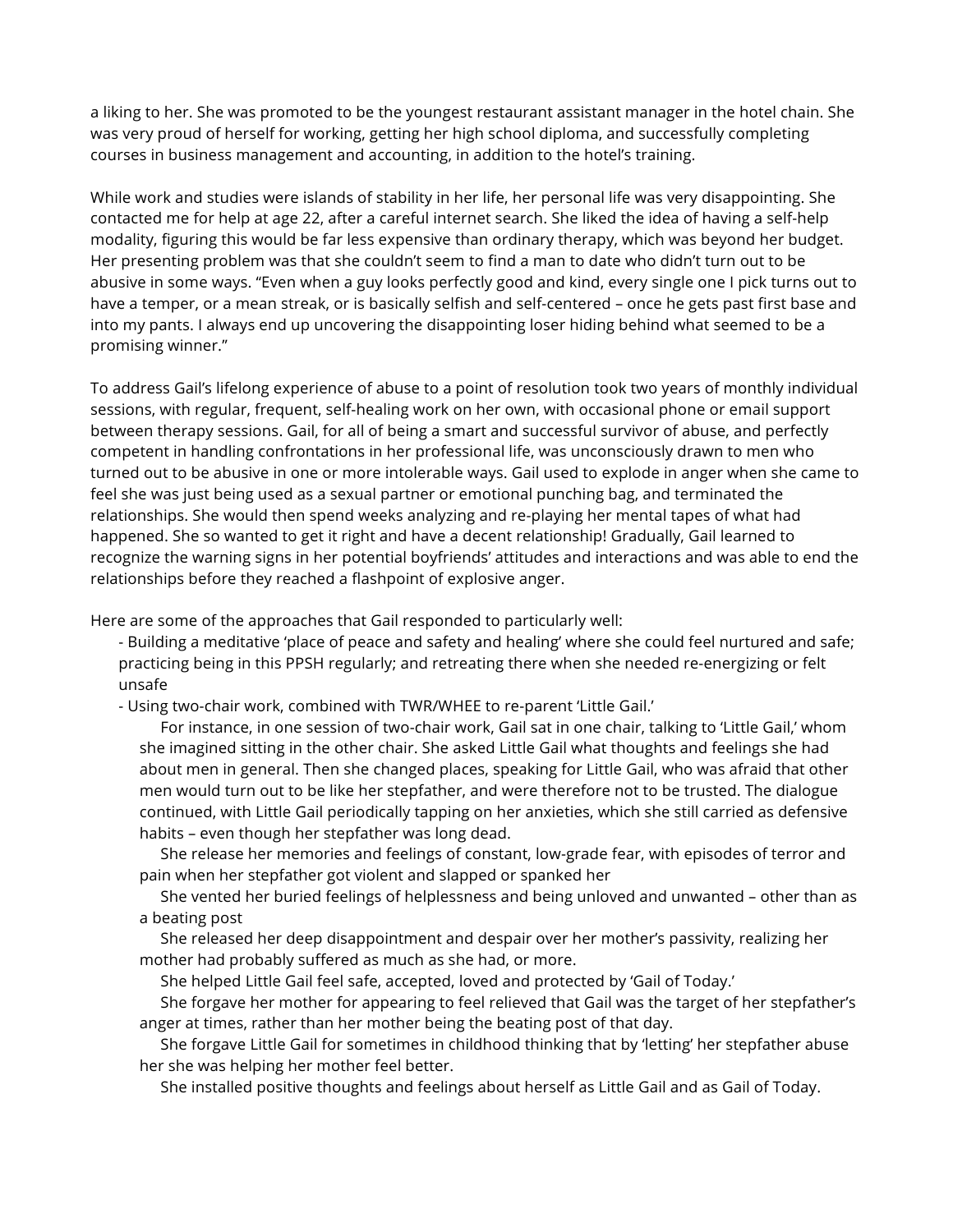- She released meta-anxieties – which are anxieties that she wouldn't feel safe if she gave up her fears and negative beliefs that blocked Gail from making better choices in dates and potential partners – lest she make a mistake as her mother had done and get married to someone who turned out to be as abusive as her dad had been.

"I always have to be careful and on guard, looking for early warning signs of anger in people around me, just like I always did any time daddy was at home."

"There is no one I can ask for help when I'm being treated unfairly or being abused."

"There is no one I can trust to protect me."

"If I trust someone I'll only get hurt."

- She installed replacement positives for negative thoughts and feelings she had released "It was my stepfather's own trauma that led him to abuse me and my mother, rather than something about me and my mother that was bad or wrong and deserved his abusive punishments."

"I can know a man cares about me without the intense negativity I experienced from my stepfather, and which I witnessed from my stepfather towards my mother."

"Gail of Today is smart enough and strong enough to protect me."

"I can (later changed to "I will") allow myself to be with someone who will love, honor and protect me."

- Her relationship with me as her therapist was enormously helpful and healing to Gail in:

Finding acknowledgments of and validations for her suffering throughout her childhood Experiencing acceptance of her HSP traits, particularly her emotional sensitivity, empathy (eventually, even for her stepfather and mother – in retrospect), and disappointments in many of her childhood friends for their insensitivities to her suffering

The experience of being in a therapeutic relationship with a male therapist was particularly healing, though not without a lot of testing and checking about whether I was being humanly honest – and not just playing the role that a therapist was supposed to play with clients.

- Helpful wordings and imagings in Gail's clearing and healing process:

PPSH – An isolated, absolutely impregnable mountain retreat built of steel. Doors open only on Gail's voice command. A self-contained inner environment, with endless supplies of anything and everything needed to support a comfortable and safe life.

"I'm perfectly safe here. Always!"

But Gail continued to make poor choices in dating men and could not see how to further refine her interpersonal radar to pick a winner from the endless collection of losers she seemed to attract. It was not until she realized she had given up hoping she would ever deserve or have a positive, loving relationship and installed and strengthened a variety of positive thoughts and feelings about herself that she was able to find and establish dating relationships with the kind, considerate, caring men she was seeking.

Her next healing awarenesses unfolded as she worked her way deeper into her therapy.

- Gail started Identifying and releasing meta-anxieties and beliefs:

"No matter what I say or do, I could never change my stepfather from being the angry, abusive person he was, and I'll never be able to have anyone else in my life who shows he cares for me in positive ways."

"I have to resign myself to the fact that I'll never be free of being abused."

"There's something basically wrong with me, because my stepfather was totally rejecting of me and abusive, and my mother never loved me enough to protect me from his abuse."

- Helpful positive wordings:

"I deserve to have a deeply caring, kind, considerate man as my friend and partner."

"I am a kind, considerate, sensitive person, lovable just the way I am."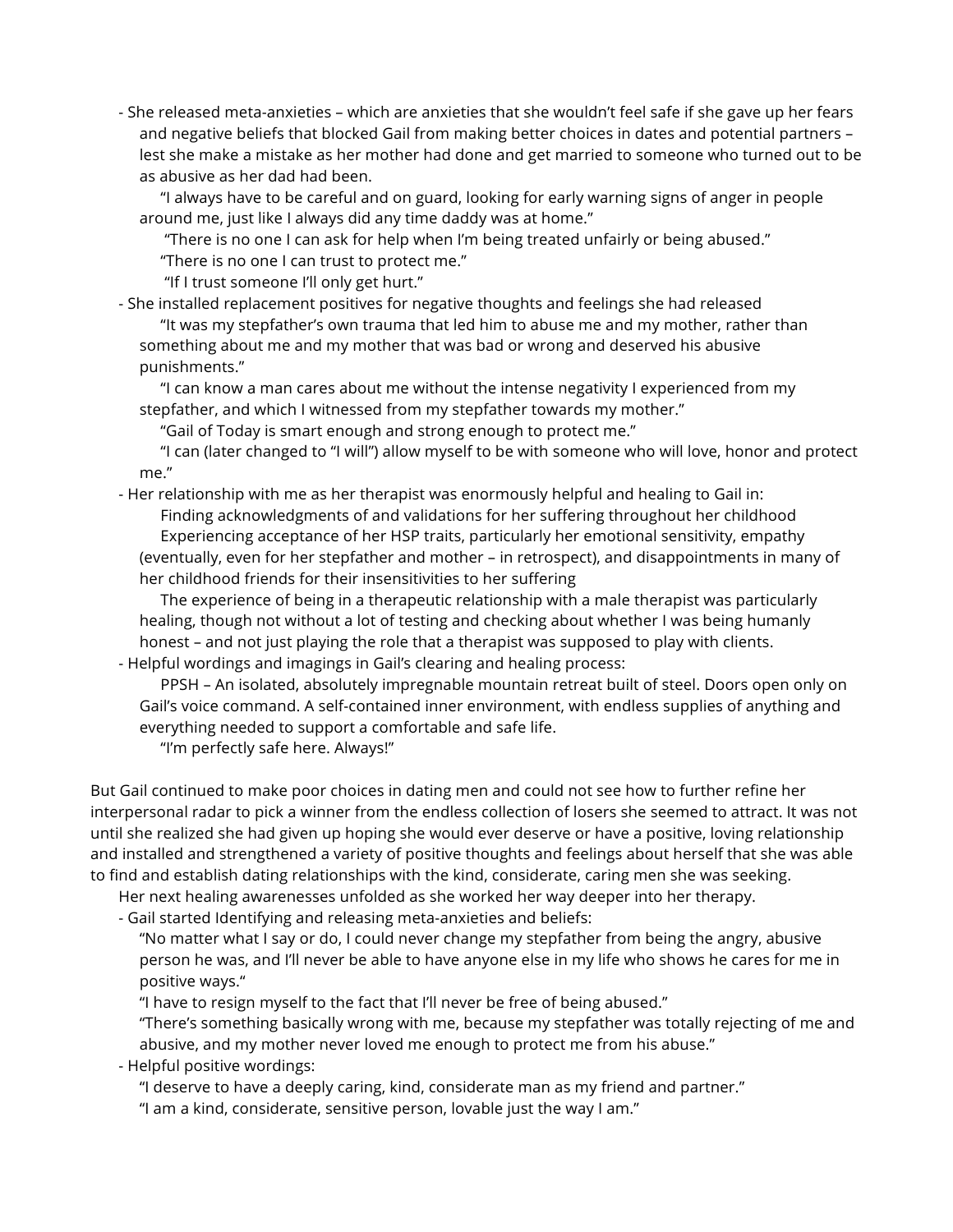"My boyfriend can and will like me for who I am."

Particular attention was given to stating the positives as positives, rather than as negatives of negatives. "I don't have to be on guard with a boyfriend all the time to watch for the earliest signs of anger." was reframed as "I can let go of looking constantly for signs of anger and impending abusiveness." and then, "I can connect with and trust my positive feelings and intuitions about men who will be safe and kind to me."

To her deep delight, Gail started to be attracted to and to attract to herself more positive, caring, considerate men, who demonstrated their caring through gentle, kind words and actions. Within a year she was in a committed relationship with Bill, who was six years older than her. However, she still was very cautious in continuing to test the as-yet unfamiliar waters of a deepening relationship with this gentle, supportive, caring man. While she consciously hesitated to commit to a marriage, after two years in this relationship she "forgot" to take her birth control pills and found herself pregnant. She had continued to check in with me about every 3-6 months and was able to see that her unconscious mind was giving her a green light to finally tie the knot and commit to marrying.

The last I heard from Gail, about four years into her marriage, she was deeply satisfied with her relationship and smilingly able to accept my compliments on the good work she had done on herself.

Gail was unusual in being able sort out her life as well and as quickly as she did. Many people who are badly traumatized end up more seriously scarred emotionally and have greater difficulties in recovering from such traumas. The earlier we can intervene, the more we can offer help to children and young adults who have experienced such disparagements and discouragements about their being sensitive. It is extremely helpful to deeply wounded children and adults when you:

- Acknowledge they're feeling hurt, angry, rejected or upset in any other ways
- Invite them to share what is upsetting them
- Help them identify the feelings that were triggered that led to their anger

- Guide them in using releasing methods such as TWR/WHEE to decrease the intensity of the issues they were upset about

- Role-play with them what happened, inviting them to alternate taking each side of the situation.
- Install positive feelings and thoughts to replace the negative ones they have released.
- Invite them to consider what they might say or do differently if they 'rewind the video of what happened'.

- Review what happened, putting it in a framework such as "I know you are sensitive and reacting to what is happening around you."

- Review any memories they may have of similar upsets in the past. Clear these as well with similar approaches.

- With practice, it becomes easy to 'bundle' issues from the present with issues from the past, clearing both at the same time. For many, particularly HSPs, clearing with bundling of past and present issues works more quickly and deeply than clearing each on its own.

Gail was unusual in other ways, as well. Though she suffered serious deprivations through poor parenting during her mother's second marriage, she was somehow able to navigate through her early life challenges without becoming overwhelmed or incapacitated. Factors that contributed to her survival in as intact a state as she did included:

- A foundation of positive parenting while her father was alive, despite his being away a lot.

- High intelligence, enabling her to have a major island of stability in her studies and acceptance for her capabilities in her school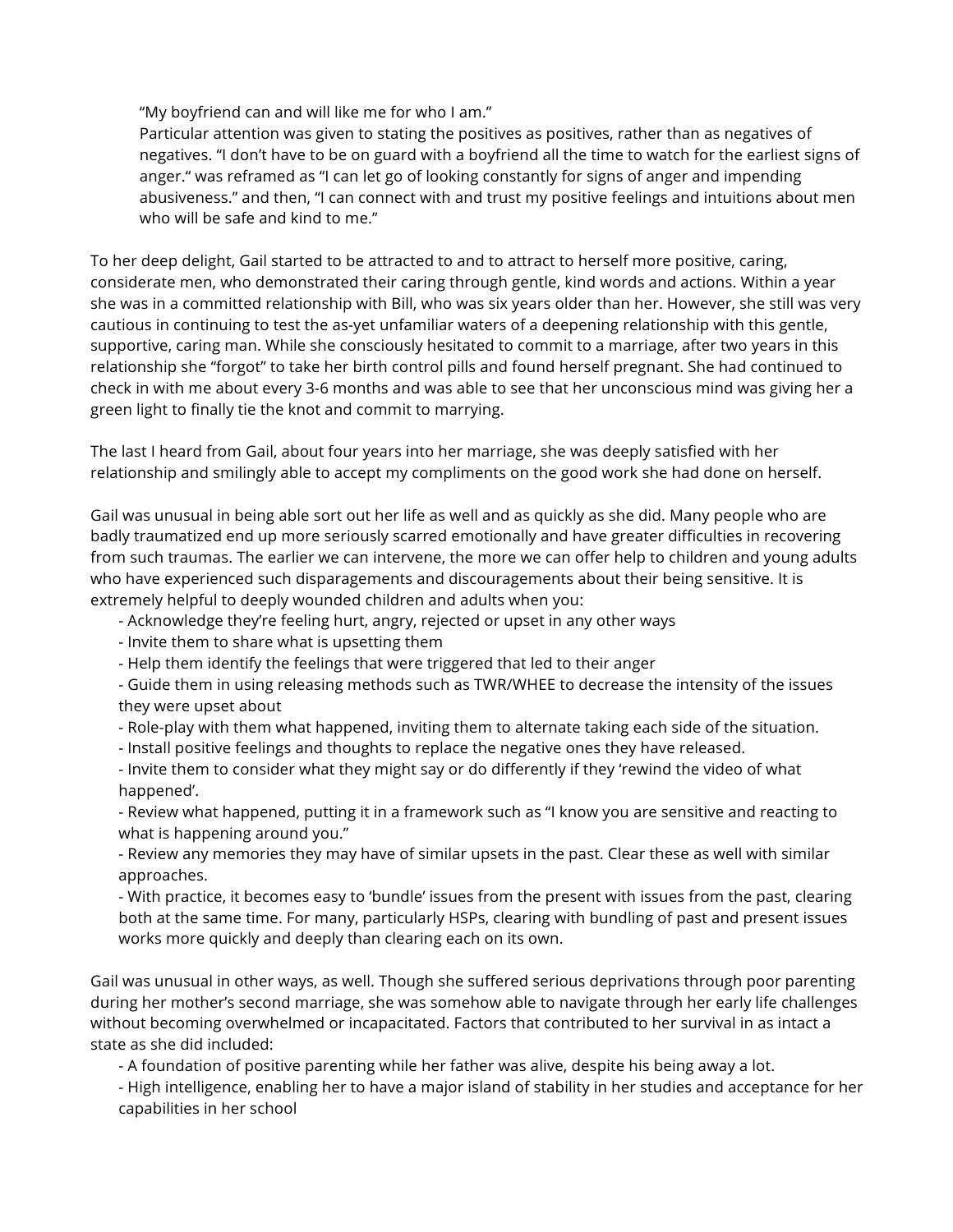- A 'centeredness' and good 'pattern recognition,' which were apparent to me but somewhat difficult for Gail to appreciate. It was a help to her when I pointed out how her 'inner compass' helped guide her through various challenges, large and small, to positive outcomes.

In other instances, childhood experiences may leave people with more serious psychological scars. Worse yet, they may leave them crippled within themselves and in their relationships.

The trauma reactions of Gail and Mary are among the more difficult I've seen. In many cases, children and adults manage to carry on with their lives fairly normally, though their intimate relations are often seriously affected by the emotional scars from their traumas. Generally, the more intact people are in their lives, the easier is their course through trauma release.

But there are no hard and fast rules, and no ways to predict who will come through their trauma and therapy experiences more or less easily and completely. Much also depends on their immediate and extended family and their social supports, school or job stability, and the presence or absence of other stresses in their current lives.

## *Negative long-term physical and psychological residues of psychological trauma*

While psychological residues of trauma were recognized as residual damage following experiences with major impacts on people, there was little or awareness in the conventional medical and psychological communities that PTSDs could have long-term negative effects on physical health as well. In 1998, research was published that identified serious, long-term, residual effects of childhood traumas. The Adverse Childhood Experiences (ACE) study surveyed 17,421 people between 1995 and 1997 to explore the severity of their childhood traumas. The greater the numbers of childhood traumas, the greater was the likelihood of developing adult diseases of just about every type possible (Stevens).

### *Prevention of child sexual abuse*

Although many sexually abused children exhibit behavioral and emotional changes, many others do not. It is therefore critical to focus not only on detection, but on prevention and communication—by educating children about body safety, by teaching them about healthy body boundaries, and by encouraging open communication about sexual matters.

Parents can prevent or lessen the chance of sexual abuse, first and foremost, by providing a safe, nurturing atmosphere at home, where children know they are protected and can discuss whatever bothers them.

For specific trauma prevention:

- Tell children that if someone tries to touch your body and do things that make you feel funny, say NO to that person and tell me right away
- Teach children that respect does not mean blind obedience to adults and to authority, for example, don't tell children to, Always do everything the teacher or baby-sitter tells you to do
- Encourage professional prevention programs in the local school system (AACAP - American Academy of Child and Adolescent Psychiatry)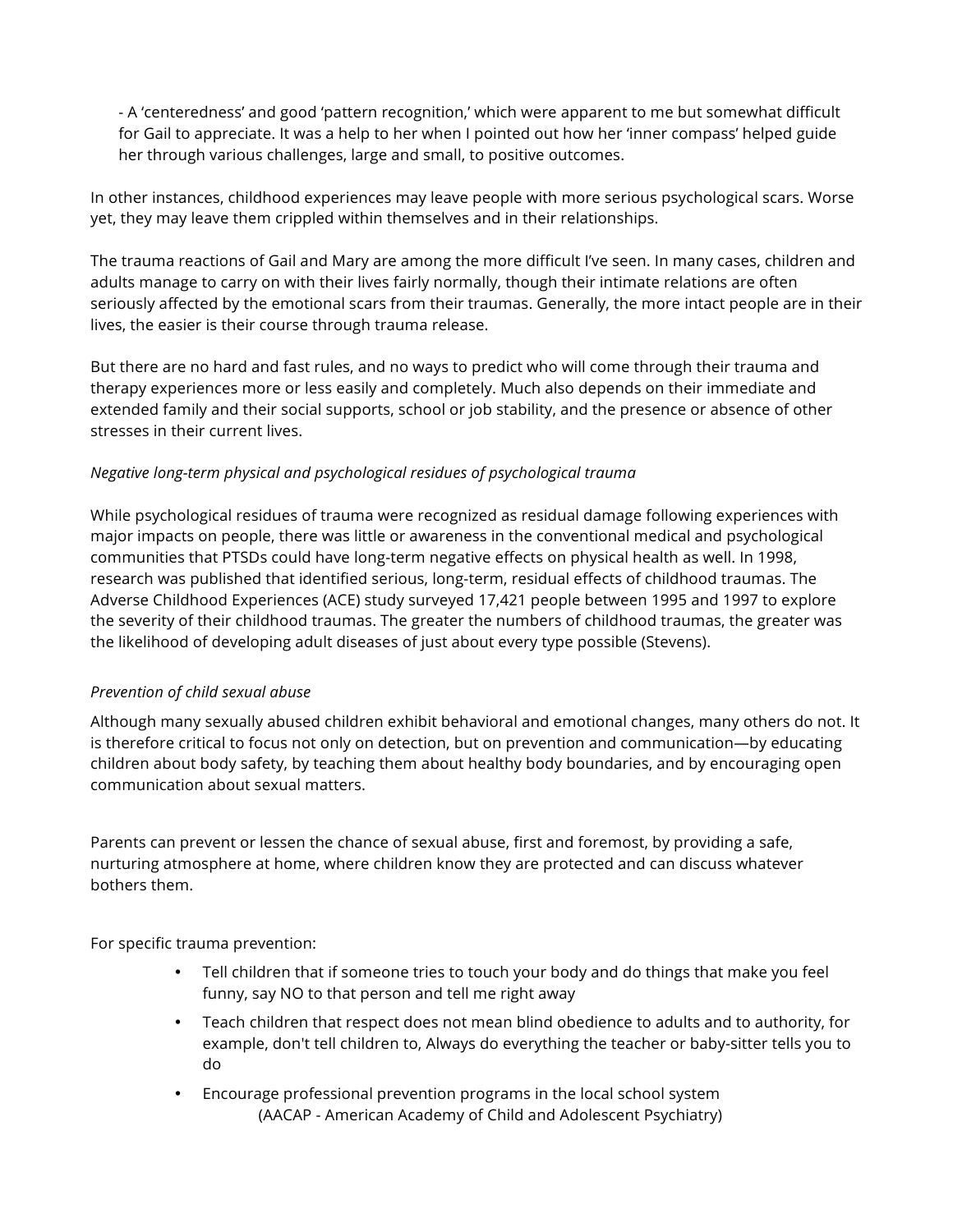If you know or suspect that a child is being or has been sexually abused, please call the federally funded Child Welfare Information Gateway at 1.800.4.A.CHILD (1.800.422.4453) or visit www.childwelfare.gov/responding/how.cfm.

#### **References**

Child Sexual Abuse

AACAP - The American Academy of Child and Adolescent Psychiatry http://www.aaets.org/article122.htm

AAETS - American Academy of Experts in Traumatic Stress

NCTSN Child Sexual Abuse Committee (www.nctsn.org). Child Sexual Abuse Fact Sheet for Parents, Teachers and Other Caregivers http://www.aaets.org/article156.htm

Survive.org. Post Traumatic Stress Disorder in Rape Survivors http://www.aaets.org/article178.htm. http://survive.org.uk McKinley Health Center. Date Rape Drugs - What You Need To Know About Them http://www.aaets.org/article136.htm

McClendon, Patricia D. Incest / Sexual Abuse of Children http://www.aaets.org/article121.htm

National Association of School Psychologists. Identifying Seriously Traumatized Children: Tips for Parents and Educators (www.nasponline.org*)* http://www.aaets.org/article233.htm

Intimate Partner Violence. Younger Women at Great Risk of Intimate Partner Violence

http://www.aaets.org/article140.htm

Alexander, M.A. (1999). Sexual offender treatment efficacy revisited. Sexual Abuse: A Journal of Research and Treatment, 11 (2), 101-116.

Bass, Ellen and Laura Davis. 1988. The Courage to Heal: A Guide for Women Survivors of Child Sexual Abuse. Harper & Row, Publishers, New York, NY

Benor, Daniel J. (2009). Seven Minutes to Natural Pain Release: Pain is a Choice and Suffering is Optional - WHEE for Tapping Your Pain Away. Bellmawr, NJ: Wholistic Healing Publications (2nd Ed.)

Benor, Daniel J. (Web ref). http://twrapp.com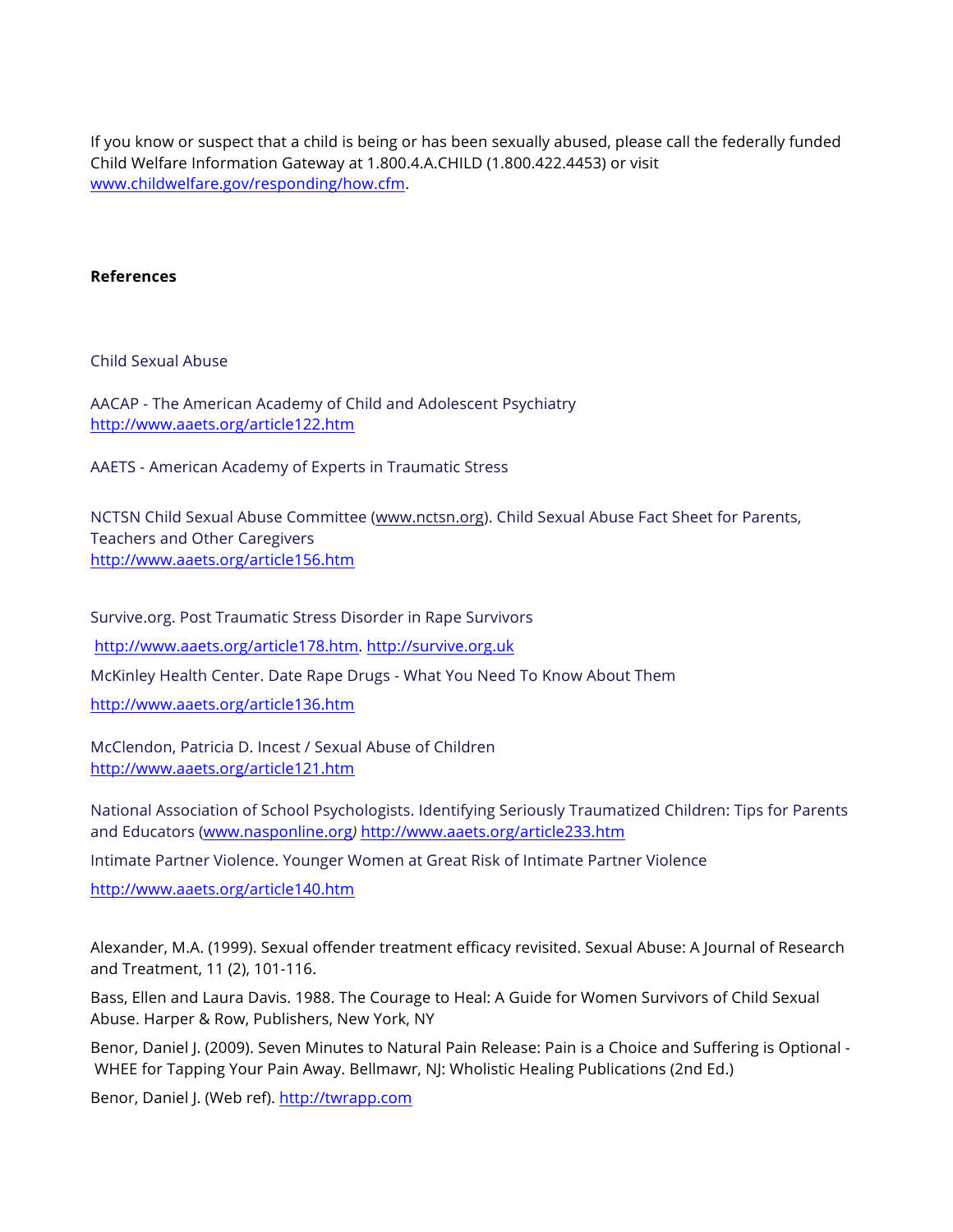Briere, J., Berliner, L., Bulkley, J.A., Jenny, C., & Reid, T., (1996). The APSAC Handbook on Child Maltreatment. Sage Publications: Thousand Oaks, CA.

Courtois, Christine A. 1988. Healing the Incest Wound: Adult Survivors in Therapy. W.W. Norton & Company, New York, NY

Crewdson, John. 1988. By Silence Betrayed: Sexual Abuse of Children in America. Harper & Row, Publishers, New York, NY

Dominguez, Renee Z. Nelke, Connie F. Perry, Bruce D. Sexual Abuse of Children. ChildTrauma Academy http://www.aaets.org/article124.htm

Elva,, Thordis and Stranger, Tom, *South of Forgiveness,* https://www.ted.com/talks/thordis\_elva\_tom\_stranger\_our\_story\_of\_rape\_and\_reconciliation

Edwards, Jenny. (2016). Healing in Rwanda: The Words of the Therapists. *International J. Healing and Caring*, 1, 1-16.

Finkelhor, David. (1979). Sexually Victimized Children. The Free Press - a division of Macmillan Publishing Co., Inc., New York, NY

Finkelhor, D. (1979). What's wrong with sex between adults and children? Ethics and the problem of sexual abuse. American Journal of Orthopsychiatry, 49, 692-697.

Harris, G.E., Cross, J.C., Vincent, J.P., Mikalsen, E., & Dominguez, R.Z. (2001). Giving kids a chance: Helping victimized children and their families. A Guide for professionals in educational settings. Washington: DC: U.S. Department of Justice, National Institute of Justice. Blume, E. Sue. 1990. Secret Survivors: Uncovering Incest and Its Aftereffects in Women. John Wiley and Sons, New York, NY

Gil, Eliana. (1988). Treatment of Adult Survivors of Childhood Abuse. Launch Press, Walnut Creek, CA

Herman, Judith Lewis. (1981). Father - Daughter Incest. Harvard University Press, Cambridge, MA

Kroll, Paul. (1990). A Conspiracy of Silence: Sexual Abuse of Children. *The Plain Truth*, July. 16-20.

Knauer, Sandra. (2002). *Recovering from Sexual Abuse, Addictions, & Compulsive Behaviors*. New York: Haworth Press.

Lazarou J, Pomeranz B, Corey P. (1998). Incidence of adverse drug reactions in hospitalized patients. JAMA. 279:1200-1205.

MacFarlane, K. & Waterman, J. et al.(1986). Sexual Abuse of Young Children. New York, New York: Guilford Press.

Perry. B.P., & Azad, I. (1999). Posttraumatic stress disorder in children and adolescents. Current Opinion in Pediatrics, 11, 310-316.

Russell, Diana E. 1986. The Secret Trauma: Incest in the Lives of Girls and Women. Basic Books, Inc. Publishers, New York, NY

Saunders, B.E., Berliner, L., & Hanson, R.F. (2001). Guidelines for the Psychosocial Treatment of Intrafamilial child Physical and Sexual Abuse (Draft Report: April 6, 2001). Charleston, SC

Stevens, Jane Ellen. The Adverse Childhood Experiences Study — the Largest Public Health Study You Never Heard Of, Part Two. http://www.huffingtonpost.com/jane-ellen-stevens/the-adverse-childhoodexp\_4\_b\_1943772.html (More on the ACE study at: Jane Stevens blog: Aces too High https://acestoohigh.com/author/jestevens/)

Whealin, Julia. Child Sexual Abuse. *National Center for PTSD*

http://www.aaets.org/article154.htm